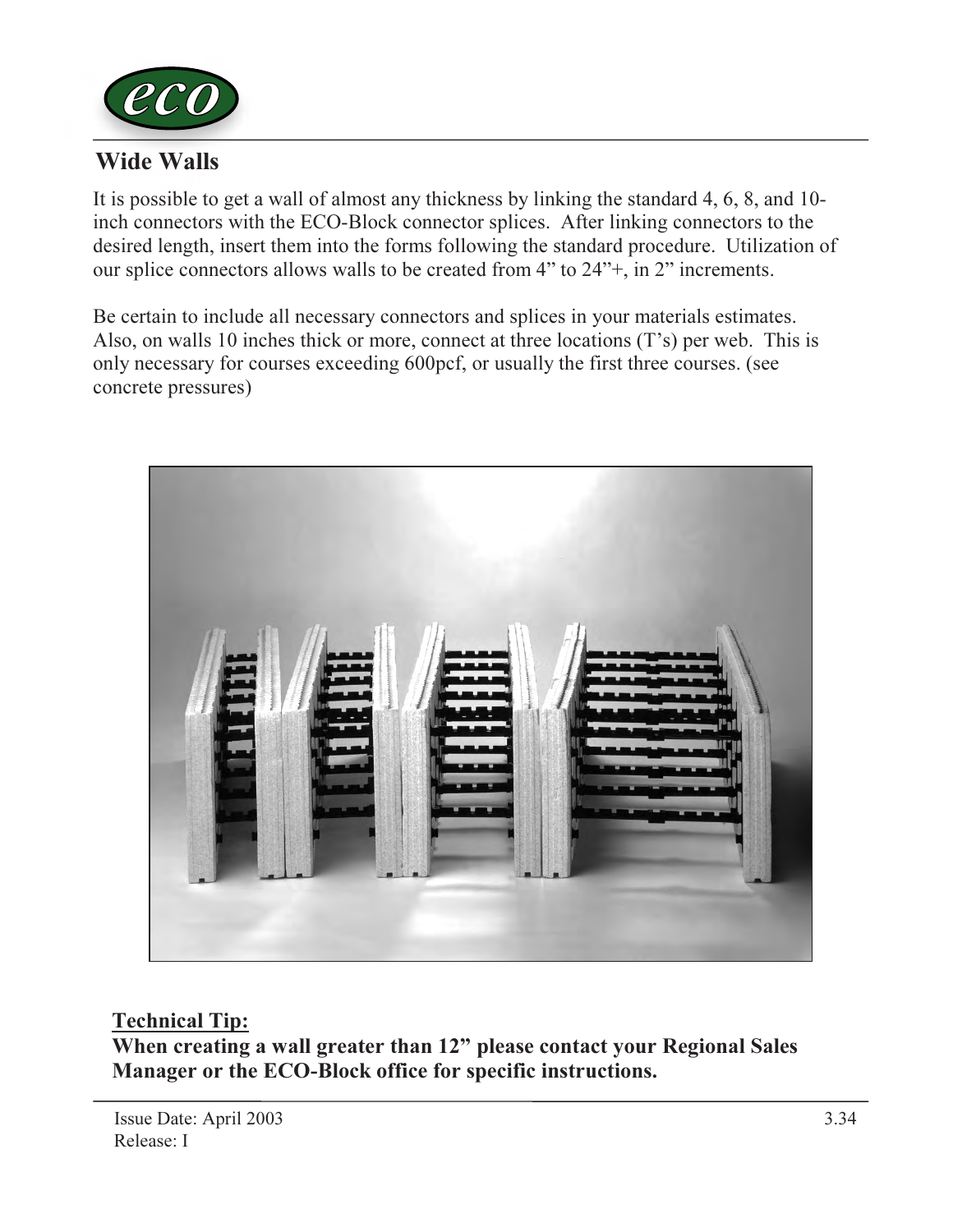

## T-Walls

With the ECO Block System, T-wall intersections are easily and quickly accomplished. A "T" wall occurs when one wall has a second wall adjoin it in the middle of its run.

To build a T-wall, place the first block of the wall that forms the *leg* of the "T" against the wall forming the *top* of the "T". Mark the panel of the *top* of the "T", indicating where the concrete core of the *leg* wall will be. This is the section that needs to be cut and removed.

Should the concrete core of the *leg* wall occur where a web is positioned in the *top* wall, cut and remove this section of panel including the web. This situation is why we have the Tie Anchor to tie the outside of the removed web to the webs in the *leg* of the "T".

#### **Assembly**

If the *leg* wall core occurs between the webs of the *top* wall, simply butt the forms together and use (2)-36" ECO TIES around the connectors of both walls to pull the walls together.

If the *leg* wall core occurs where a web has been removed, use (2)-Tie Anchors attached to the second and fourth positions of the remaining web in the *top* wall. Use (2)-36" Zip Ties to pull the walls together by slipping an ECO TIE through each of the Tie Anchors and around the connectors of the *leg* wall.

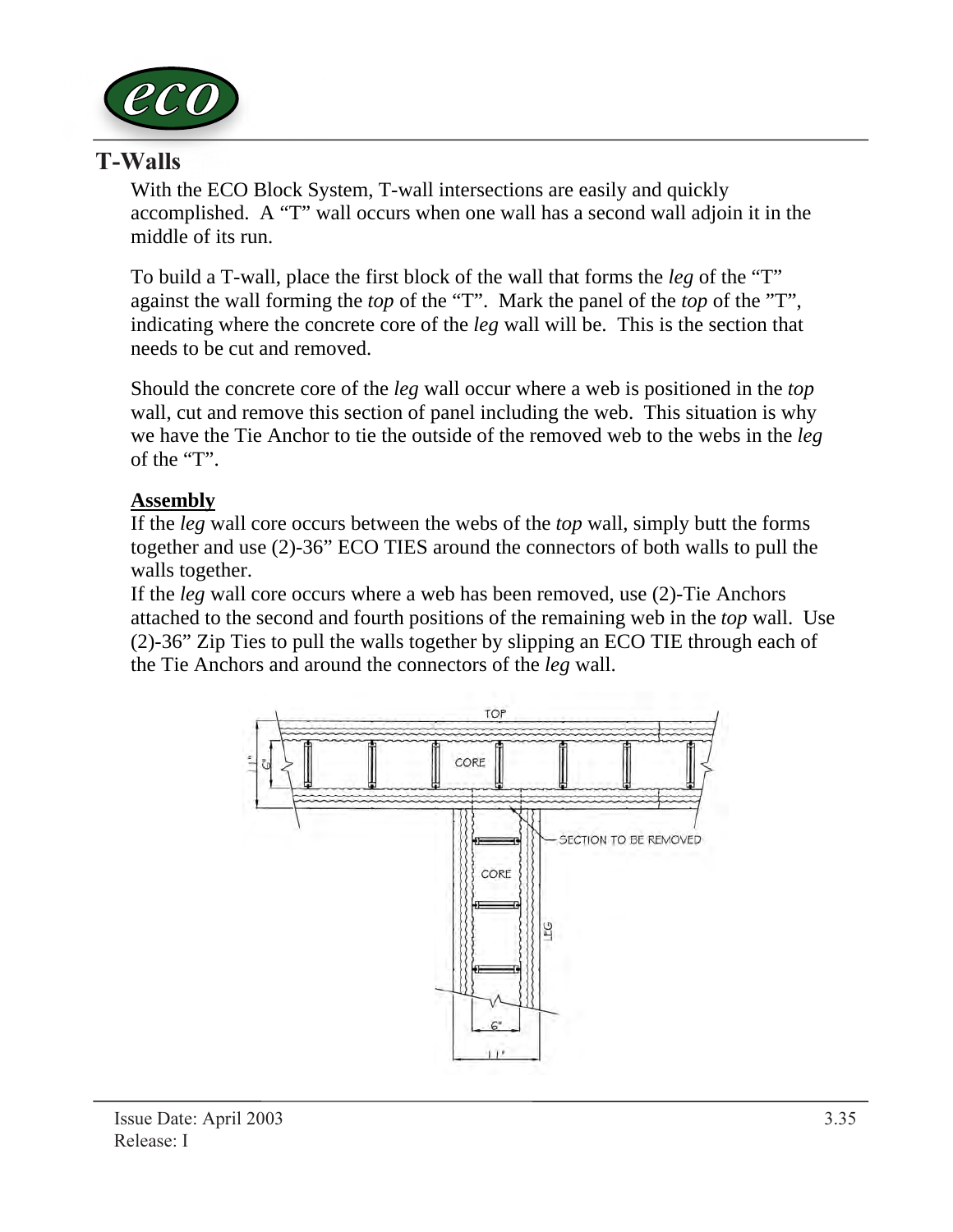

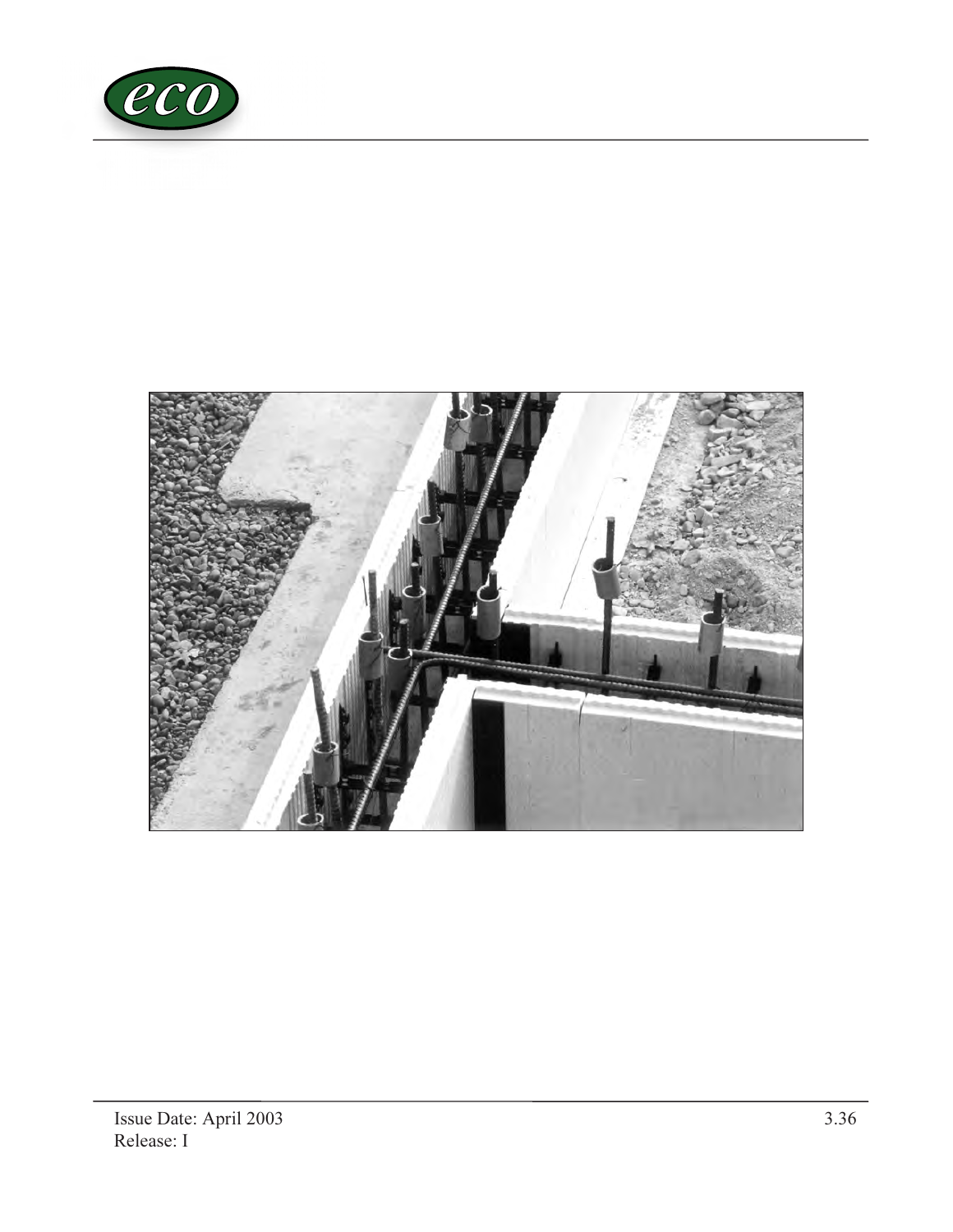

Technical Tips: Remember the "4 BAR" rule. If a cut leaves more than 4 bars showing past a web, additional shoring should be installed prior to placement of concrete.

Use caution when tightening the ECO TIES. It is possible to pull the outer panel of the "top" leg wall in too far. Properly tightened, there should be no more than 1/8" of inward deflection.

Place rebar as specified!